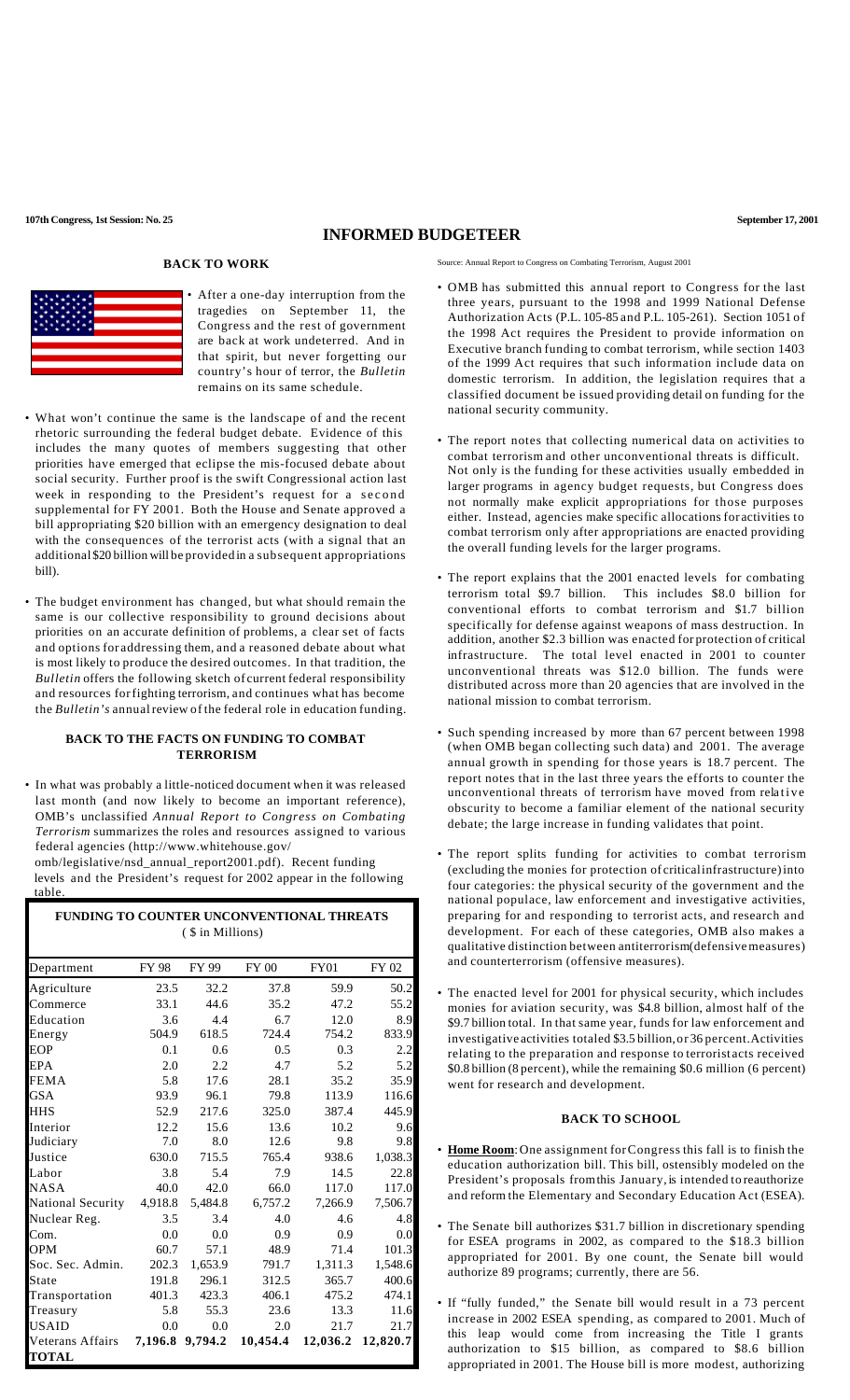\$22.9 billion for ESEA in 2002 (a 25 percent increase) while cutting the number of ESEA programs to 47.

- The Senate bill also includes a new, large direct spending provision for special education grants, converting this discretionary program to a mandatory program not subject to annual appropriations, at a cost of \$8.8 billion in 2002 and \$181 billion over the next ten years. Including this provision pushes the cost of the Senate bill up to \$40.5 billion in 2002.
- **English:** Literary Budgeteers may recall Jonathan Swift's classic *Gulliver's Travels* from their En glish classes. In the course of his adventures, Gulliver finds himself in two strange lands, Lilliput and Brobdingnag. In Lilliput, a land of tiny people, he is a giant; in Brobingnag, he is the tiny person.
- Gulliver's relative size, and his own sense of it, affects his behavior dramatically. Since education spending is at issue once again, it may be useful to gain a sense of proportion as the education reform and appropriation bills are considered.
- The most recent data from the Department of Education shows that there are 14,805 school districts in the U.S. supporting 89,508 elementary and secondary schools. In 2001, these schools are projected to spend \$352 billion.
- For the 2001 school year, the U.S. Department of Education is authorized to spend \$42.1 billion. Combined ESEA and special education funds will amount to only about 7 percent of total nationwide K-12 spending. Even if the large spending increases proposed in the Senate version of ESEA were "fully funded," the federal share would probably be little more than 10-11% in 2002.
- State and local governments traditionally hold the lion's share of responsibility for education in the federalsystem, and they raise the vast majority of revenue for it. This situation will not change significantly, even with seemingly vast increases in federal expenditures.
- **History:** Even so, on the theory that even a little bit more helps, it is helpful to consider the impact that increased spending may or may not have on educational achievement. Even with the enrollment surge produced by the "echo" of the baby boom, per-pupil spending has risen almost constantly since World War II. The Department of Education projects that per-pupil spending will be over \$8,000 in 2001. This is nearly 20 percent more spending than ten years ago, 62 perc ent more than twenty years ago, and double the spending of thirty years ago, *even after adjusting for inflation*. Other studies indicate that this upward trend holds even afterspending on special education (which took off after 1975) is taken into account.
- The extent to which higherspending actually improves education is subject to much debate, but the nationwide trends do not indicate that more necessarily equals better. A glance at just one indicator, SAT scores, yields mixed and uncertain results at best. Despite the increases in real per-pupil spending since 1965 (when ESEA was first passed), SAT verbal scores are well below the levels of thirty years ago and have seen little improvement since 1980. SAT math scores have rebounded since bottoming out around 1980, but like verbal scores are still below those in the late 1960s.



Per-pupil expenditure versus average SAT math and verbal scores, 1965-2000. Source: Department of Education.

- **Special education**: Special education has also become a part of this year's debate, even though it is not an ESEA program. Special education is governed by the Individuals with Disab ilities Education Act (IDEA), first passed in 1975. IDEA requires states to provide all disabled children with a "free appropriate public education" in the "least restrictive environment."
- The population of schoolchildren served under IDEA as "disabled" comprises a diverse group of kids. The percentage of IDEA-served children suffering from a severe physical or mental handicap is relatively small, less than one-fifth of IDEA enrollment. The largest portion of children served under IDEA are "learning disabled," at 51 percent.
- According to studies produced by the federally-backed Special Education Expenditure Project (SEEP), the learning disabled account for most of the growth in both enrollment and spending underIDEA.Children labeled as disabled have steadily increased their share of overall enrollment,from 8.3 percent in 1976-77 to 12.8 percent in 1997-98. One study indicated that in the ten-year period 1989-1999, disabilities grouped as "non-severe" (learning disabilities, emotional disturbance, speech or language impairments, and "other health impairments," which often covers children with attention deficit-hyperactivity disorder) accounted for 87 % of enrollment growth and 75 % of expenditure growth.
- There is no comprehensive accounting of current nationwide special education spending; SEEP is now conducting the first such cost study since the late 1980s. CBO figures suggest a nationwide cost of about \$42 billion, but other estimates range from \$35 billion to \$60 billion. The federal government will contribute \$6.3 billion in 2001 through the Part B Grants to States program.
- In recent years,calls forCongress to appropriate "full funding" for special education have intensified. In this context, "full funding" means 40 percent of average per-pupil expenditure (APPE) on all schoolchildren, the maximum authorized amount. This level originates witha compromise reached with the passage of the 1975 act. Some policymakers argue that this level represents a "promise" made by Congress that should be fulfilled. CBO estimates that meeting this level would require \$17 billion in 2001, well above the appropriated amount of \$6.3 billion. Still, the current spending level is the highest ever at 15 percent of APPE, and is twice the 1996 level.
- IDEA is due for reauthorization in 2002. A growing number of criticalvoices are urging Congress to revisit the basic concepts of special education and the problems the law is designed to address.